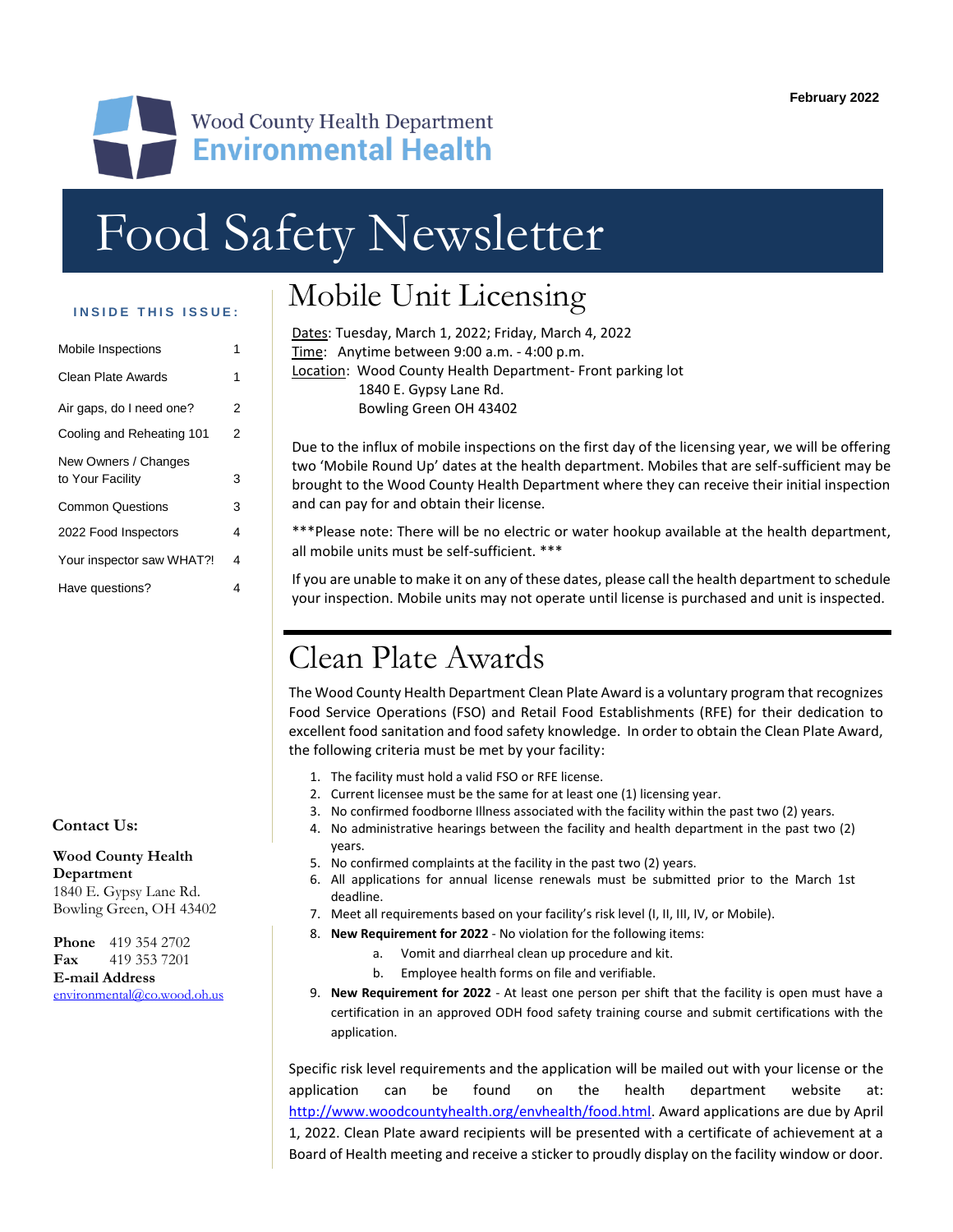*An air break is not the same as an air gap. Air gaps have a complete separation and "gap" from the pipe attached to the sink and the pipes connected to the sewage lines. .*

*Using ice instead of water as an ingredient helps cool food down faster.* 

*Pre-chill canned and packed items before making something that must be chilled after: example: unopened mayo or canned tuna fish.* 

# Air Gaps, Do I Need One?

Backflow prevention is one of the items your health inspector will be checking at your inspection. There is a multitude of backflow devices that your facility uses to ensure the water lines or your equipment are not contaminated. If you are unsure if you have the proper backflow device, please contact your inspector. Below are examples of areas and/or equipment that require a form of backflow prevention within your facility.

**Backflow Prevention Device:** General back siphonage prevention devices needed to be installed on any water supply system. These must meet American Society of Sanitary Engineering (ASSE) standards and Ohio Plumbing Code.

Examples: Hard plumbed coffee and tea makers, espresso machines, ice machines water inlet, dish machines, pop carbonators, water fountains, mop sinks with a hose connected.

**Air Gap:** An air gap is a physical unobstructed space between the water fixture and the flood rim, or the space between the sink basin and funnel or sewer pipe. This is to prevent sewer water from contaminating fresh water lines.

Examples: Faucets, spray hoses at a dish machine drains or three bay sink, prep sinks, ice bins, ice machines.



# Reheating and Cooling 101

If your facility cooks, cools, and reheats there are specific guidelines and parameters that must be met in the food code. The following are some tips and methods that are approved and safe for cooling and reheating TCS food.

- When cooling food, make sure your method reaches 70°F within 2 hours and 41°F within 4 hours after that for a total of 6 hours or less.
- Once the food reaches 135°F, it is in the temperature danger zone and must be cooled using one of the following methods:
	- o ice wand, ice bath, shallow pan in the walk in cooler, or rapid chiller.
- Make sure food is uncovered or vented during the cooling process, and stored on a top shelf so as not to heat items above it.
- Reheating TCS foods must achieve 165°F within 2 hours.
- Reheat all food product over a direct heat source (oven, grill, microwave, rapid steamer), and not in an ambient heat source (steam table or hot holding cabinet)
- The facility must be a risk classification 4 to be able to cool and reheat in bulk. If this is a process you want to implement, check with your inspector.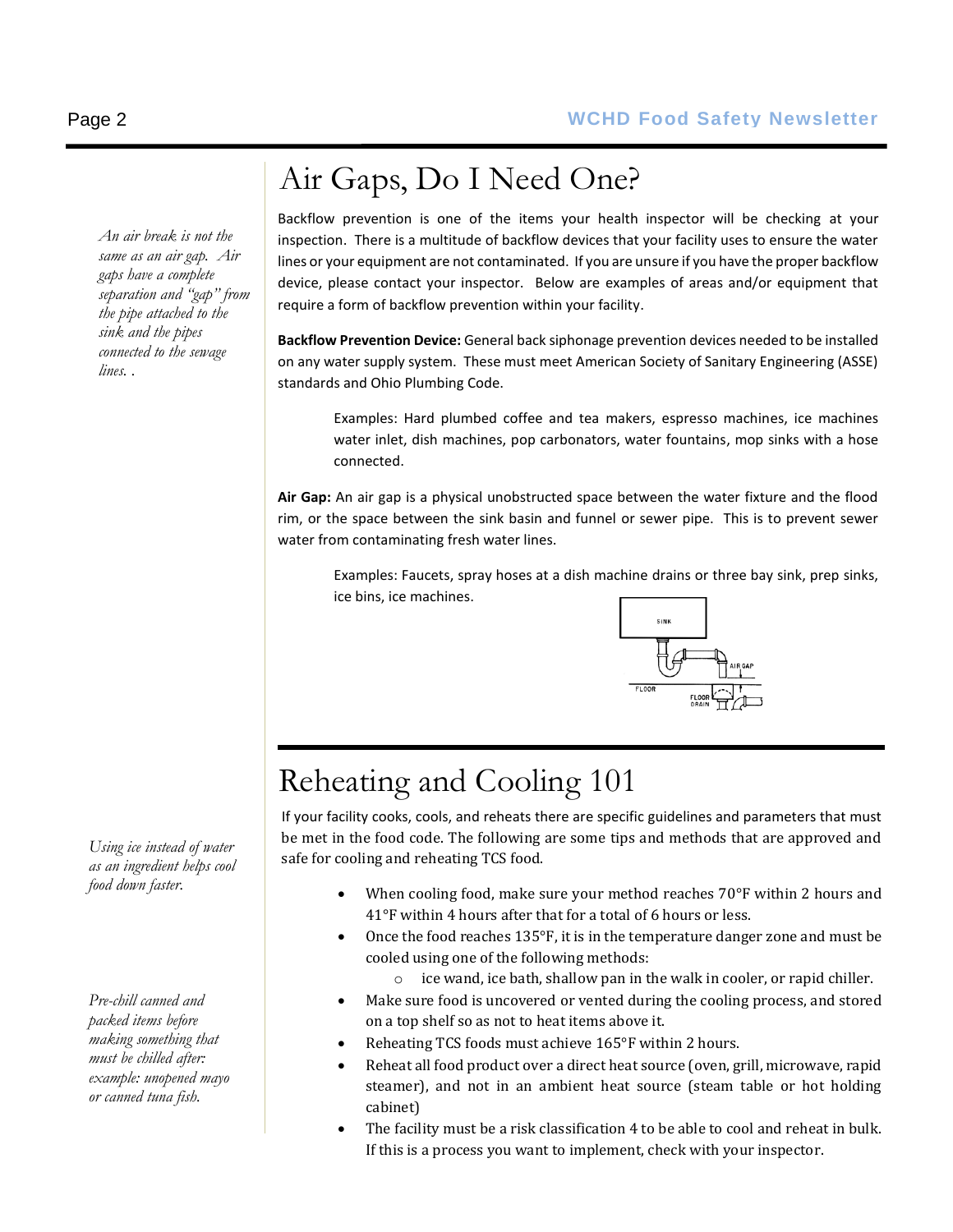# New Owner or Changes to Your Facility?

Please contact the health department in any of the following situations:

- Change in ownership
- Menu changes
- Equipment changes
- Structural/Electrical/Plumbing changes
- Changes in processes such as ROP, sous vide, smoking meats, time in lieu of temperature, cooling, reheating, etc.

Any of the above mentioned changes must be approved by the Wood County Health Department prior to the changes taking effect. In situations where there is a change in ownership at the facility, the environmental health specialist may require a plan review be completed prior to the license being purchased by the new owner. Facilities that have a new owner will be required to bring any items that may have been "grandfathered-in" up to current food code regulations. Changes in ownership will also require a Health/Safety inspection from the Wood County Building Department. When in doubt, contact your environmental health specialist to ask if additional information is needed. If the inspecting environmental health specialist finds changes have been made without notifying the health department, they may ask the operator to discontinue any unapproved practices until they have been reviewed by the health department.

### Common Questions:

- I would like to get a new piece of equipment, what do I look for?
	- $\circ$  All equipment that is being used in an FSO/RFE must meet the Ohio Food Safety Code specifications. This means that the equipment must be commercial grade and designed for a food facility. The best way to make sure equipment is approved is to submit the make and model number to your inspector prior to purchasing, so they can verify it is commercially tested for your facility. Below are some common testing agency certifications we look for while approving commercial grade equipment.



- Can we sell food at the upcoming festival?
	- $\circ$  Food can be sold at outdoor event or off premise if a Temporary License is purchased. An application must be submitted and paid for at least 10 days prior to the event. The application will be reviewed then we will come the day of the event to inspect the temporary location and issue the license.

*Structural/Electrical/Plumbing changes must also be inspected and approved through the Wood County Building Department: (419)354-9190*

*If the piece of equipment states household use only it will not be approved for your commercial facility.* 

*Don't hesitate to contact us with questions concerning your food operation.*